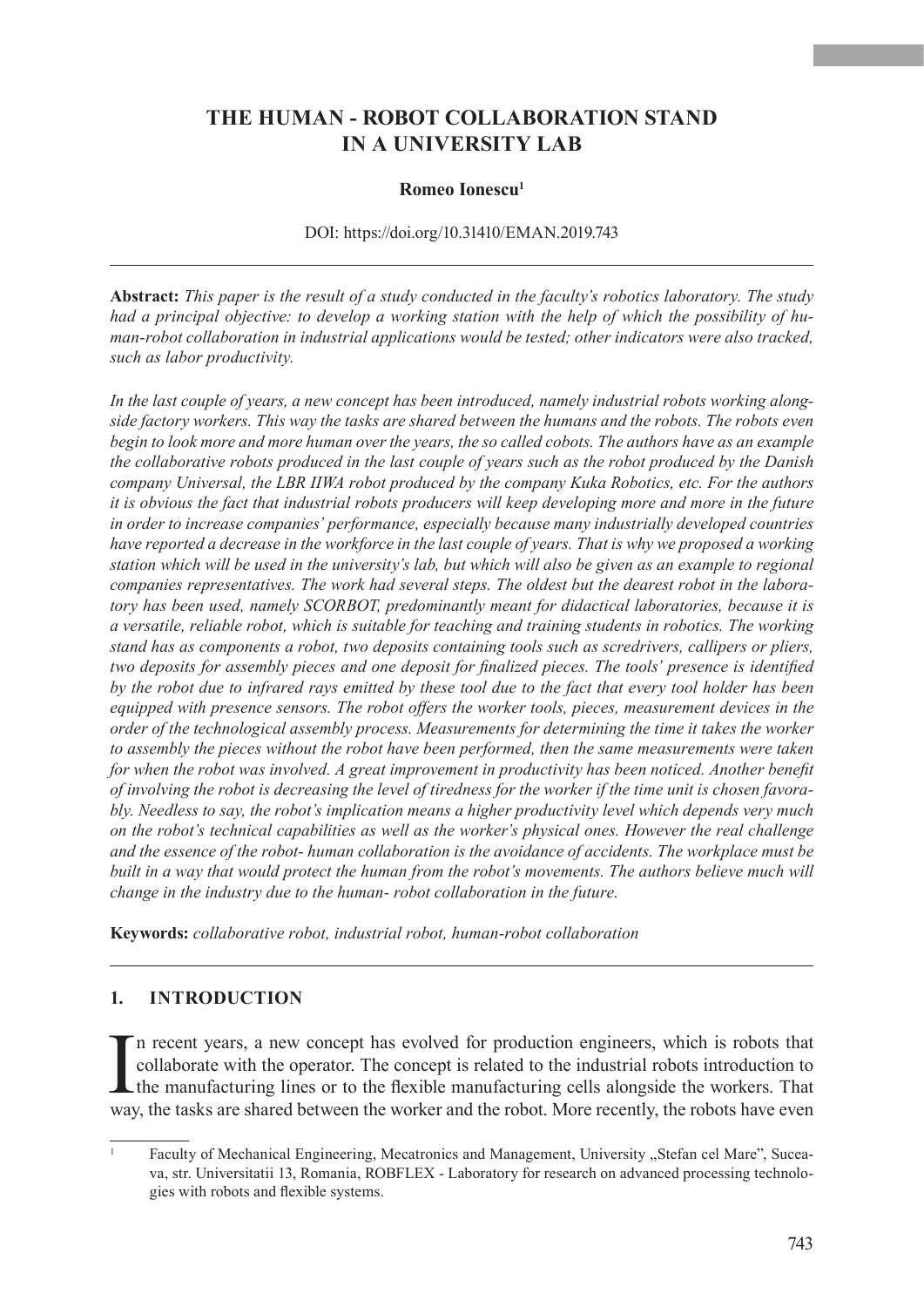started to take the appearance of a human even more, hence why a new term for this kind of robot was invented: the collaborative robot. It looks like things will change drastically in the production industry due to the human-robot collaboration.

The present paper had several steps: documentation, constructive design, making the components, assembling the pieces, designing the technological process, organizing the workplace as well as programming the robot.

It is well known the fact that one of the objectives of robotics science is to improve the robots' use in order to increase their productivity as well as the processes they are involved in. Needless to say, this holds for a big variety of industries, [1].

In the faculty's robotics lab there are several types of robots, from didactic ones to those meant for industrial purposes. There have been several inquiries coming from companies in the region regarding using these robots, in order to develop ways in which the worker could collaborate efficiently and safely with robots.

## **2. The human - robot collaboration is no longer a novelty for the enterprise engineers**

So far, in the majority of enterprise processes, the human has been the main "actor". For several years, the production has been based on work solely performed by people. Many times this work has meant intense physical effort, exposure to industrial emissions (noise, dust, toxic substances, unusual temperatures etc.) Machines have eventually replaced manual work. Automation exists in pretty much all manufacturing processes. However, in the last part of the  $20<sup>th</sup>$  century, automation reached a new level: robotics. Industrial robots took over some of the activities performed by workers, especially the dangerous, hard and repetitive ones. The manufacturing processes have become complex, but the unemployment rate is also something that worries our society. Therefore, in the last couple of years the involvement of robots has taken a new perspective, that of collaboration with humans. Figure 1 presents the situation where a worker from the mechanical industry works alongside an industrial robot produced by the company Universal. Universal Robots is a Danish company, founded in 2005, which focuses on producing user-friendly robots, or to be more precise robots that adapt easily in collaboration with humans [2]-[3].

When we built the work station, we had to make it clear from the beginning that the robot is not meant to replace the human, it is in fact only meant to work alongside him/her in order to improve the worker's abilities and to free him/her from difficult tasks, such as lifting heavy objects or performing operations that require high precision. Up until recently, robots and people were working in different areas of the manufacturing process. In completely automated areas, the human's presence was either no longer needed or the worker was just a supervisor. In the industry's future, it is assumed there won't be a separation between automated and manual workstations. Humans and robots will work together without affecting the safety of those involved. This collaboration is clearly revolutionizing the industrial production and has clear benefits such as:

- increase in productivity;
- maximum flexibility in production;
- improved workers' posture by eliminating processes where workers had to work in less ergonomical positions and the reduction in accidents risks.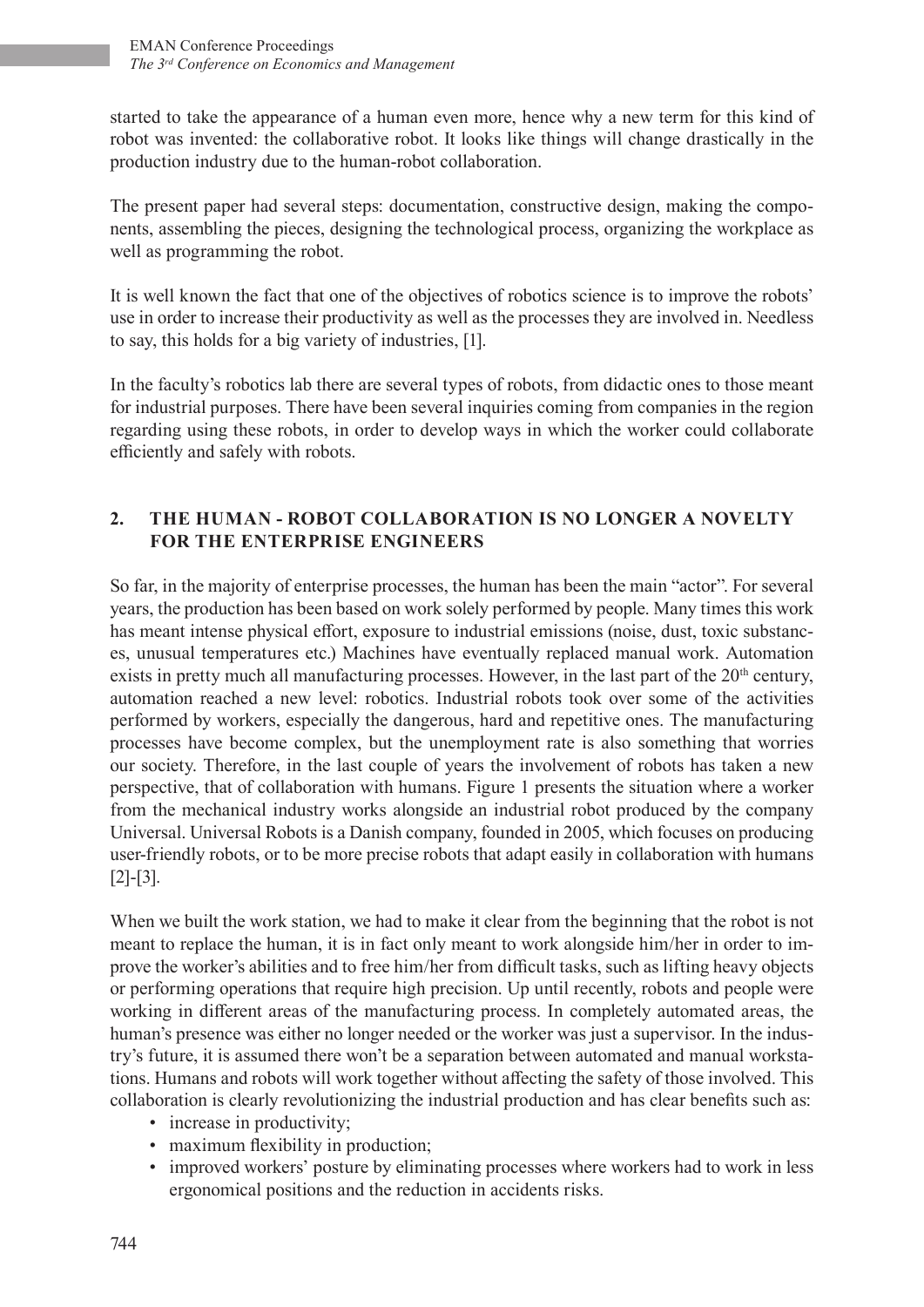Our research has highlighted the fact that collaborative robots are produced under different forms and sizes. Some of them have a human like appearance, others have been built based on the industrial robots' current image, others are a combination of the two.



Figure 1: Human-robot collaboration, Universal Robots, collaborative robot, [2]-[3].

The Kuka Robotics company from Germany has recently developed the collaborative robot LBR IIWA (industrial intelligent work assistant). It is built differently compared to other traditional Kuka robots. The structure which contains sensors in each engine makes the human-robot collaboration possible in the most delicate and interesting manufacturing processes. In this way, LBR IIWA paved the way for a new era in the human-robot relationship, making it more direct. The robot can be considered as the worker's 3rd hand and it can work directly with people, without the need of a protection mechanism, since the robot's speed can be reduced based on the distance between the human and the robot, so that the robot is always staying still whenever the worker is approaching it, figure 2, [4].



Figure 2: Collaborative robot **LBR iiwa** Kuka. [4]. Figure 3: the "Baxter" robot, [5].

In 2012, Rethink Robotics innovated the robotics world by designing the collaborative robots with a human like appearance. The company built the most well known collaborative robot, "Baxter". Baxter is an industrial robot with a friendly face and human like gestures, equipped with a big variety of sensors. It moves and it does different things safely and carefully around the workers. It has sensors on its head and on its body which allows it to sense people's presence. The head also has cameras with artificial views, which constitute the robot's eyes. The contact sensors are sensitive to any unpredicted touch. Industrial robots producers will keep developing this concept in the following years in order to increase companies' performance, much more so because the human workforce is decreasing in many industrially developed nations, [5].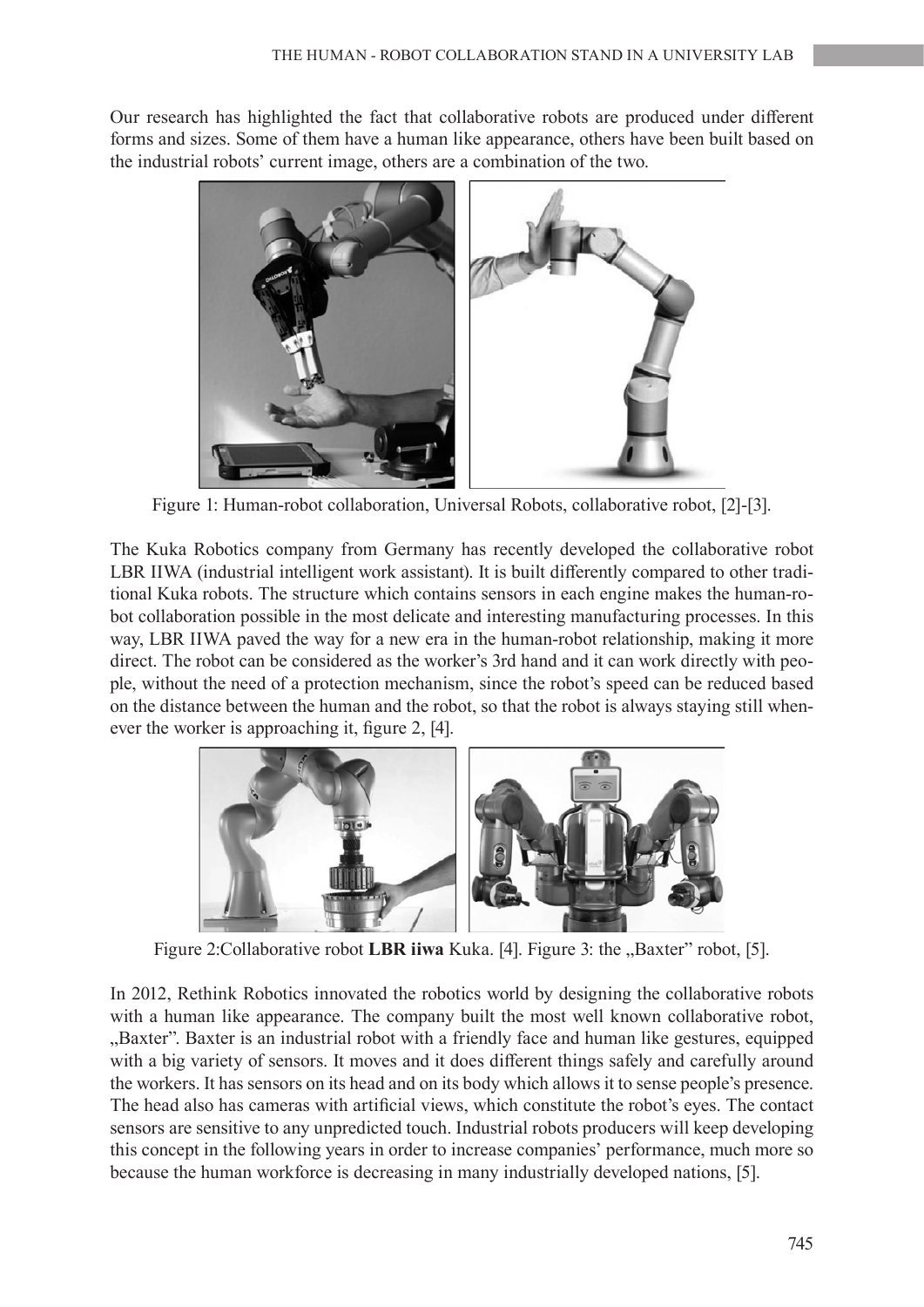# **3. THE HUMAN - ROBOT COLLABORATION STAND IN A UNIVERSITY LAB**

In order to gain experience in this domain of industrial engineering, we tried several applications with the robots already existent in the lab. We were conscious of the fact that in the industry, the need for recent generation robots with geometry and parameters that would be in favour of human robot collaboration is very obvious. Our experience goes from simple to more complex. We believe that a stand would be useful in order to develop the idea that the operator can work with the robot and in order to encourage the engineers in that sense. The first stand used the robot Scorbot. The Scorbot robots, produced by RoboGroup TEK, formerly known as Eshed Robotec, are meant especially for didactic labs, since they are simple and pretty versatile, suitable for training and teaching students. The programme Scorbase controls the Scorbot robot in order to have the ability to execute precise movements, controlled by the remote. The Scorbot robots were built in various forms, their evolution in time being based both on the mechanical part development as well as the programming part.

Scorbot ER-III is a robot capable of similar applications to the ones industrial robots do. It has 5 degrees of freedom and it exists in the faculty's robotics lab, the same place where the work station is as well.

The assembly process of a group of pieces, using screws, has been analyzed. Both the pieces as well as the assembly process were specific to the manufacturing process of a company in the region. The worker was doing the assembling using screws from several pieces and specific tools and in the end he was doing the measurements (figure 4). The operation itself wasn't technologically complicated, but the work place was suitable for automation. We decided we wouldn't remove the worker from the manufacturing process, but to increase the productivity. The work pace had to be established by the robot, but periodic breaks were defined as well.



Figure 4: The operator assemblying pieces with screws using screwdrivers and makes specific measurements using measure and control instruments. Figure 5: Deposit for some of the pieces that need to be put together

In this part of the paper a stand specific to assembly processes is presented. The idea was to develop a human - industrial robot collaboration in real time based on the assembly process previously mentioned. The application does not involve a collaborative robot.

Following the analysis of the steps needed to be taken, a deposit meant to host all tools, pieces and screws was put in place. In figure 6a and 6b, parts of this deposit can be seen, such as a primary deposit for tools (screwdrivers for different purposes), measure and control instruments, boxes for the tools used in the different stages of the technological process and a secondary deposit for tools. The robot will be in charge of dealing with the tools, transferring them from the deposits before and after they have been used by the worker.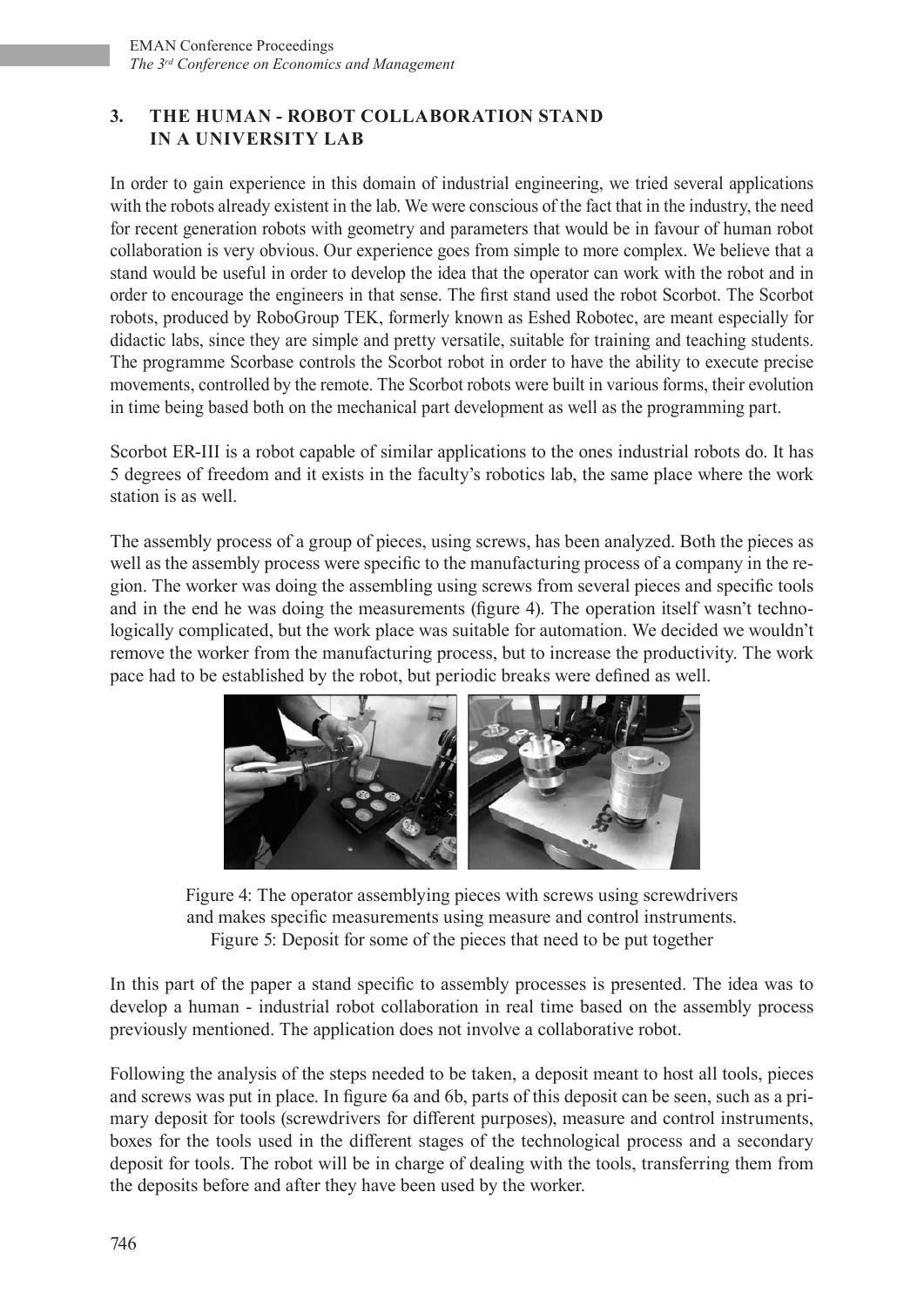

Figure 6. a: Deposit for pieces and measurements and control instruments; b: The robot deals with the tools and the measurement and control instruments (photo from the lab).



Figure 7: Working station with human robot collaboration. Photo taken in the robotics lab.

The deposits used for the work station have been equipped with presence sensors. That way, the presence of each tool and of the measurement instruments is controlled by these sensors.

A couple of the elements that appear in figure 7 are: the robot Scorbot ER III (1), the primary and secondary deposit for tools and measurement and control instruments (2 to 7), the robot's controller (10), tech pendant (9), display (12) control, its teach pendant, the monitor and the PC.

The tools and measurement and control instruments placed in the deposits by the worker after their utilization are transferred in the primary deposit by the robot. This transfer is done while the worker does the assembly using the screwdrivers.

Measurements for how long the assembly process takes have been made both for when the robot is participating and for when it is not. The conclusion is that without the robot's participation the worker's assembly time is around 7-8 pieces per hour. That is the equivalent of around 44-46 pieces per 8 hour shift. Unforeseen breaks have been noticed as well.

When the robot got involved, the productivity increased, since in this case around 12 pieces were made per hour, which meant about 86-90 pieces in an 8 hour shift. The productivity went up due to reducing useless breaks. In both situations however, the necessary breaks were taken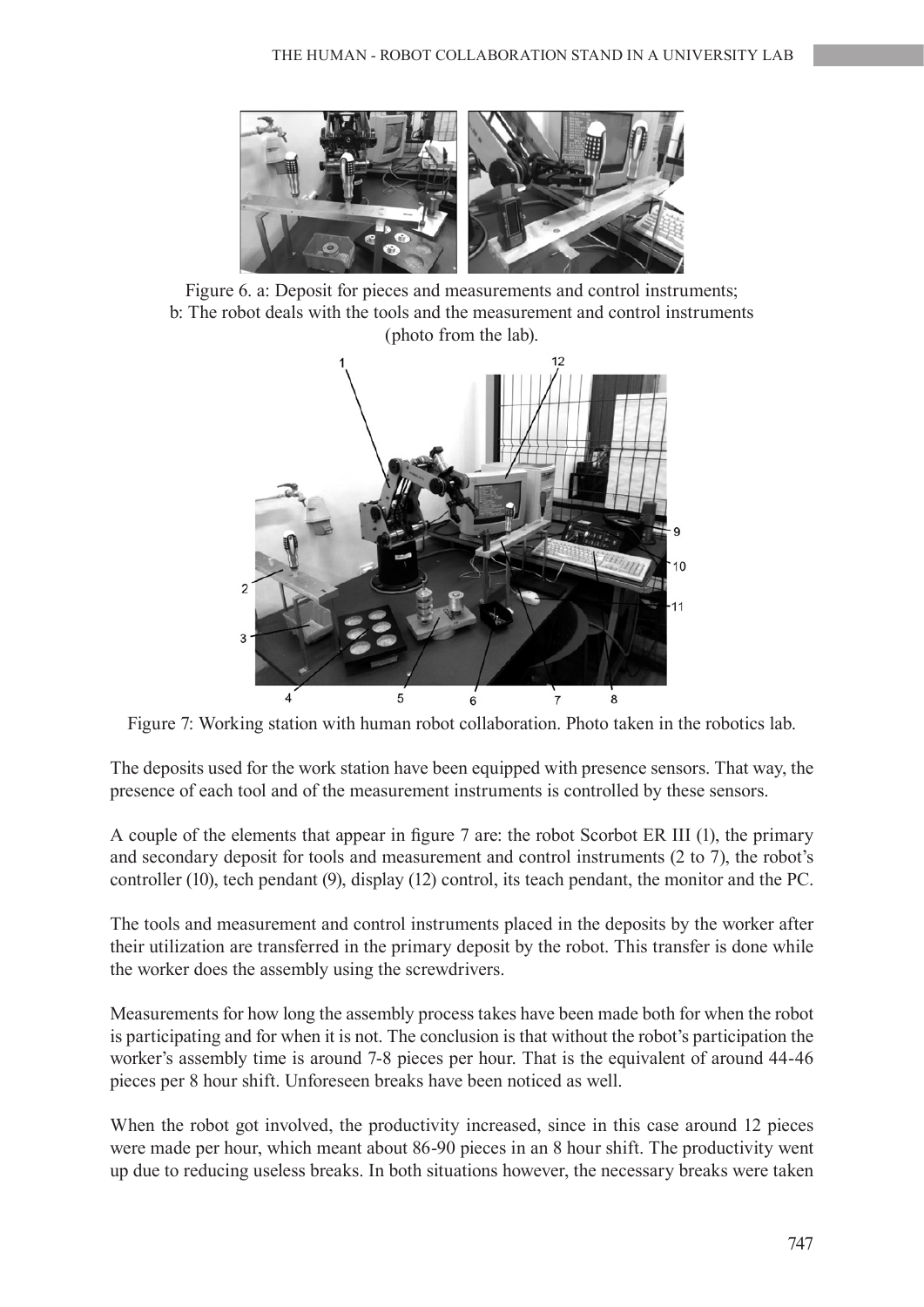into consideration. In the first couple of days, the worker reported on the intense working pace. In reality, the working process was just much better controlled. Breaks of 5-8 minutes were allowed every working hour. Recommendations for periodic replacement of the workers that worked in this system were made in order to avoid the tasks' routine.

Noise level measurements have been performed in the lab. The noise level without the robot was at 60-70 db on average, sometimes being out of this range due to wrongful manipulation of the tools and pieces. The noise level when using the robot was around 75-80 db. This was measured with the help of a professional sonometer. In both cases, however, the noise level stays within the normal limits imposed by the work safety and security regulations.

### **CONCLUSION**

In the next period, we intend to transfer the application to engage with a robot Kuka 6, a robot that is in the ROBFELX laboratory. We expect higher performance and greater confidence from the regional industry in human-robot collaboration.

In this article, a collaboration application between worker and robot and not a production application with real cobot is presented. This will be a preoccupation for our laboratory in the next years. After designing and creating this workstation, we tried to show that the assembling process of pieces can be done on adapted stations, equipped with specific elements and with the implication of industrial robots. It isn't always necessary to have the latest generation of robots, since they are still quite pricy and the return on investment isn't always a sure thing in the short run.

However, the real challenge and the essence of the human-robot collaboration is due to the protection mechanisms against collision which translates into the robot's capacity to work alongside the worker in a friendly way. It must be avoided at all costs that the robot cause any harm to the worker in the production process. It is noted that this type of human-robot collaborations have gained the interest of those who design manufacturing lines and lead the production process and they will become more and more popular in the industry in the next few years.

#### **REFERENCES**

- [1] Ionescu, R., Semenciuc, D. (1996). *Roboti industriali, Principii de baza si aplicatii*, Ed. OID, Bucarest.
- [2] **Bélanger-Barrette, M.,** ISA-International Society of Automation, *ISO/TS 15066 and collaborative robot safety*, https://www.isa.org/intech/20160803/.
- [3] *Reynolds machinery unveils money-Saving cobot on showroom floor,* (2018), https://www. reynoldsmachinery.com/reynolds-machinery-unveils-money-saving-cobot-on-showroom-floor/.
- [4] KUKA Robotics Hungary, (2016), *-O noua-generatie-de-echipamente-robotizate-robotul-usor-si-de-precizie-lbr-iiwa-deschide-noi-posibilitati-in-automatizarea-industriala*, Tehnică și Tehnologie, T&T Journal, 10.10.20016 https://www.ttonline.ro/revista/roboti/.
- [5] Pullman Academic, (2018), *Baxter Research Robot Your New Lab Partner* http://www.pullmanacademic.com.au/Products\_Robotics\_Baxter.html.
- [6] Miclosina, A., s.a.(2009). *Roboti industriali si linii flexibile / Industrial Robots and Flexible Lines,* Editura Eftimie Murgu, Resita.